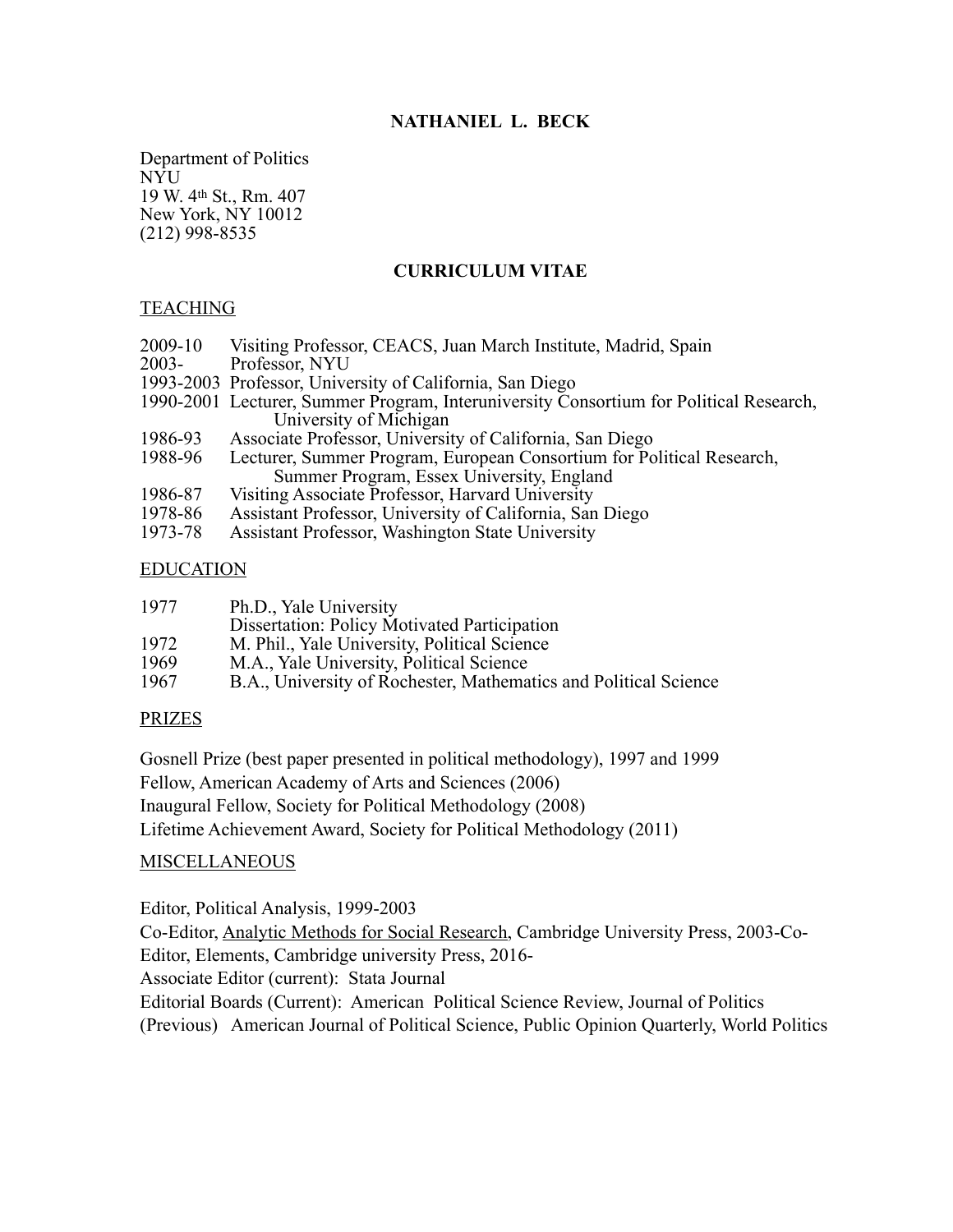# MAJOR PUBLICATIONS

- "A Note on the Probability of a Tied Election," Public Choice (Fall, 1975).
- "The Paradox of Minimax Regret," American Political Science Review, (Fall, 1975).
- "Parties, Administrations and Macroeconomic Outcomes," American Political Science Review (March, 1982).
- "Presidential Influence on the Federal Reserve in the 1970's," American Journal of Political Science (August, 1982).
- "Time-varying Parameter Regression Models," American Journal of Political Science (August, 1983).
- "Reply to Hibbs," American Political Science Review (June, 1984).
- "Domestic Political Sources of American Monetary Policy: 1955-1982." Journal of Politics (August, 1984).
- "Estimating Dynamic Models is Not Merely a Matter of Technique, Political Methodology,  $(1986)$ .
- "Elections and the Fed: Is there a Political Monetary Cycle," American Journal of Political Science, (February, 1987).
- "Politics and Monetary Policy", in T. Willett, ed., The Political Economy of Stagflation, (Duke University Press, 1988).
- "Congress and the Fed: Why the Dog Doesn't Bark in the Night," in T. Mayer, ed., The Political Economy of the Fed, (Cambridge University Press, 1988).
- "Presidents, the Economy, and Elections: A Principal-Agent Perspective," in P. Brace, C. Harrington and G. King, eds., The Presidency In American Politics, (NYU Press, 1988).
- "Political Monetary Cycles," in T. Mayer, ed., The Political Economy of the Fed, (Cambridge University Press, 1989).
- "Estimating Dynamic Models Using Kalman Filtering," Political Analysis, I (1989).
- "The Economy and Presidential Popularity: An Attempt at a Rational Model and Improved Econometric Estimates," in J. Lafay, M. Lewis-Beck and H. Norpoth (eds.), Economics and Elections in the United States and Western Europe, (University of Michigan Press, 1990).
- "Comparing Dynamic Specifications: The Case of Presidential Approval", Political Analysis, III, (1991).
- "Is There an Electoral Cycle in Money? If So, Is It Caused by the Fed?", Contemporary Policy Issues (April 1991).
- "The Illusion of Cycles in International Relations," International Studies Quarterly  $(December 1991)$ .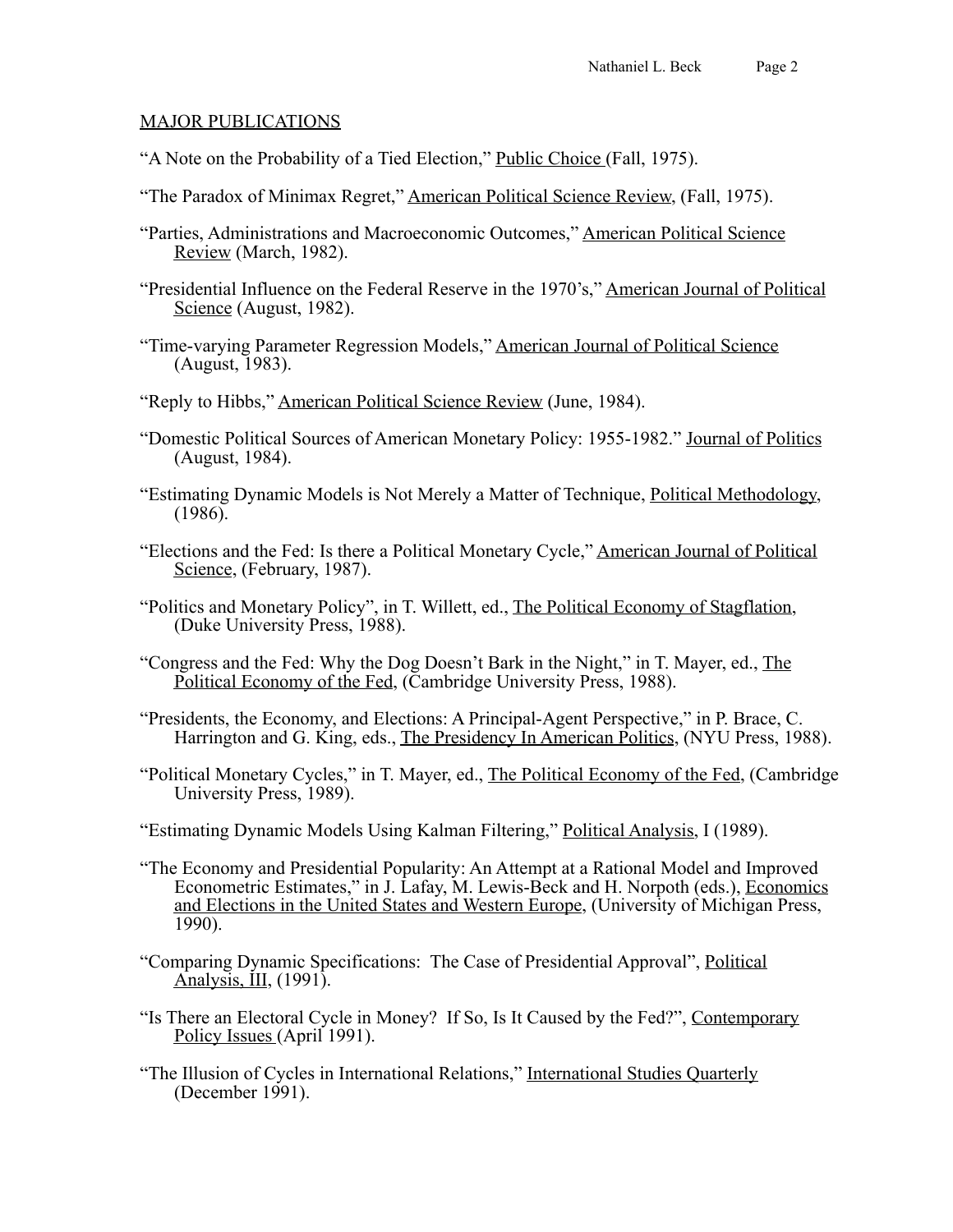- "The Methodology of Cointegration," Political Analysis, Vol. IV, (1992) pp. 237-247.
- "Government Partisanship, Labor Organization and Macroeconomic Performance: A Corrigendum," (co-written with J. Katz, M. Alvarez, G. Garrett, and P. Lange), American Political Science Review, Vol. 87 (1993), pp. 945-948.
- "An Institutional Analysis of the Proposed European Central Bank with Comparisons to the U.S. Federal Reserve System," in Pierre L. Siklos, ed., Varieties of Monetary Reform. (Boston: Kluwer Press, 1994), pp. 193-218.
- "What to Do (and Not to Do) with Time-Series—Cross-Section Data," (co-written with Jonathan N. Katz), American Political Science Review, Vol. 89 (1995), pp. 634-647.
- "Nuisance vs. Substance: Specifying and Estimating Time-Series—Cross-Section Models," (co-written with Jonathan N. Katz), Political Analysis, Vol. VI (1996), pp. 1-36.
- "Beyond Linearity by Default: Generalized Additive Models," (co-written with Simon Jackman), American Journal of Political Science, Vol. 42 (1998), pp. 596-627.
- "Taking Time Seriously: Time-Series-Cross-Section Analysis with a Binary Dependent Variable," (co-written with Jonathan Katz and Richard Tucker), American Journal of Political Science, Vol. 42 (1998), pp. 1260-1288.
- "Modelling Space and Time: The Event History Approach" in Research Strategies in Social Science, Elinor Scarbrough and Eric Tanenbaum, eds., Oxford University Press, 1999.
- "Evaluating Forecasts and Forecast Models of the 1996 Presidential Election" in Before the Vote: Forecasting the 1996 American National Elections, James Campbell and James Garand, eds., Sage Publications, 2000.
- "Political Science: A Welcoming Discipline," Journal of the American Statistical Association, Vol. 95 (2000), pp. 651-4i.
- "Improving Quantitative Studies of International Conflict: A Conjecture," (co-written with Gary King and Langche Zeng), American Political Science Review, Vol. 94 (2000), pp.  $21 - 36$ .
- "Throwing Out the Baby with the Bathwater: A Comment on Green, Yoon and Kim" (with Jonathan N. Katz, International Organizations, Vol. 55 (2001), pp. 487-95.
- "Time-Series Cross-Section Data" Statistica Neerlandica, Vol. 55 (2001), pp. 110-32.
- "Time-Series Cross-Section Data: What Have We Learned in the Past Few Years?" Annual Review of Political Science. Vol. 4 (2001), pp. 271-93.
- "Modeling Dynamics in the Study of Conflict: A Comment on Oneal and Russett." In Gerald Schneider, Katherine Barbieri, Nils Petter Gleditsch (Eds.) Globalization and Armed Conflict." Lanham: Rowman&Littlefield. 2003.
- "Time-Series—Cross-Section Data" In Kimberly Kempf- Leonard (Ed.), Encyclopedia of Social Measurement San Diego, CA: Academic Press. 2003.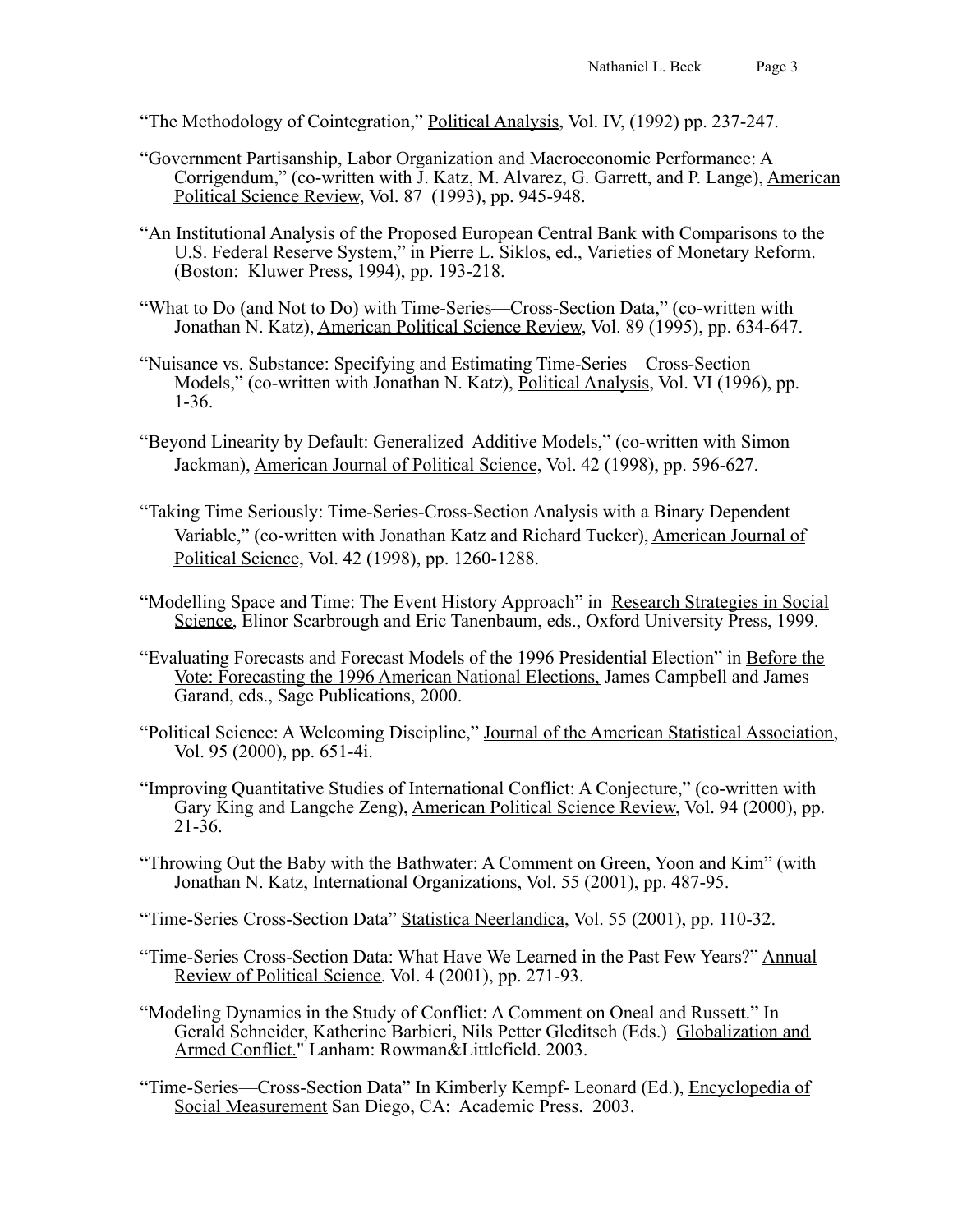- "Time-Series" In Michael Lewis-Beck , Alan Bryman , and Tim Futing Liao (Eds.), Encyclopedia of Social Science Research Methods. Thousand Oaks: Sage. 2004. (Major entry; also minor entries on "Lag Structure" and "Unit Roots.")
- "Theory and Evidence in International Conflict" (with Gary King and Langche Zeng). American Political Science Review. Vol. 98 (2004), pp. 379-89.
- "Multilevel Analyses of Comparative Data: A Comment." Political Analysis. Vol. 13 (2005), pp. 457-8.
- "Space in More than Geography: Using Spatial Econometrics in the Study of Political Economy" (with Kristian Gleditsch and Kyle Beardsley). International Studies Quarterly. Vol. 50 (2006), pp. 27-44.
- "Is Causal-Process Observation an Oxymoron?" Political Analysis. Vol. 14 (2006) , 347-352.
- "Commentary: Nathaniel Beck and Jonathan N. Katz. 1995. "What to Do (and Not to Do) with Time-Series Cross-Section Data."" (with Jonathan Katz) American Political Science Review. Vol. 100 (2006): 676-7.
- "Random Coefficient Models" (with Jonathan Katz). Political Analysis. Vol. 15 (2007): 182-195
- "From Statistical Nuisances to Serious Modeling: Changing How We Think About the Analysis of Time-Series–Cross-Section Data." Political Analysis. Vol. 15 (2007):  $97-100$ .
- "Time-Series—Cross-Section Methods." In Oxford Handbook of Political Methodology. Janet Box-Steffensmeier, Henry Brady and David Collier (eds.). New York: Oxford University Press. 2008 (pps. 475-93)

"Time Is Not a Theoretical Variable." Political Analysis. , Vol. 18(2010):293-4.

- "Causal Process ``Observation'': Oxymoron or (Fine) Old Wine." Political Analysis. Vol. 18(2010):499-505.
- "Methodology." In International Encyclopedia of Political Science. Badie, Bertrand, Berg-Schlosser, Dirk and Morlino, Leonard (eds.). Thousand Oaks, Ca.: Sage. 2011. (8000 word entry)
- "Simultaneous Equation Estimation." In International Encyclopedia of Political Science. Badie, Bertrand, Berg-Schlosser, Dirk and Morlino, Leonard (eds.). Thousand Oaks, Ca.: Sage. 2011. (1800 word entry)
- International Encyclopedia of Political Science. Badie, Bertrand, Berg-Schlosser, Dirk and Morlino, Leonard (eds.). Thousand Oaks, Ca.: Sage. 2011. (Co-editor for methodology, responsible for about one volume of the seven volume encyclopedia)
- "Modeling Dynamics in Time-Series--Cross-Section Political Economy Data." (with Jonathan Katz) Annual Review of Political Science. Vol. 14(2011):331-52

"Of Fixed Effects and Invariant Variables." Political Analysis. Vol. 19(2011)119-122.